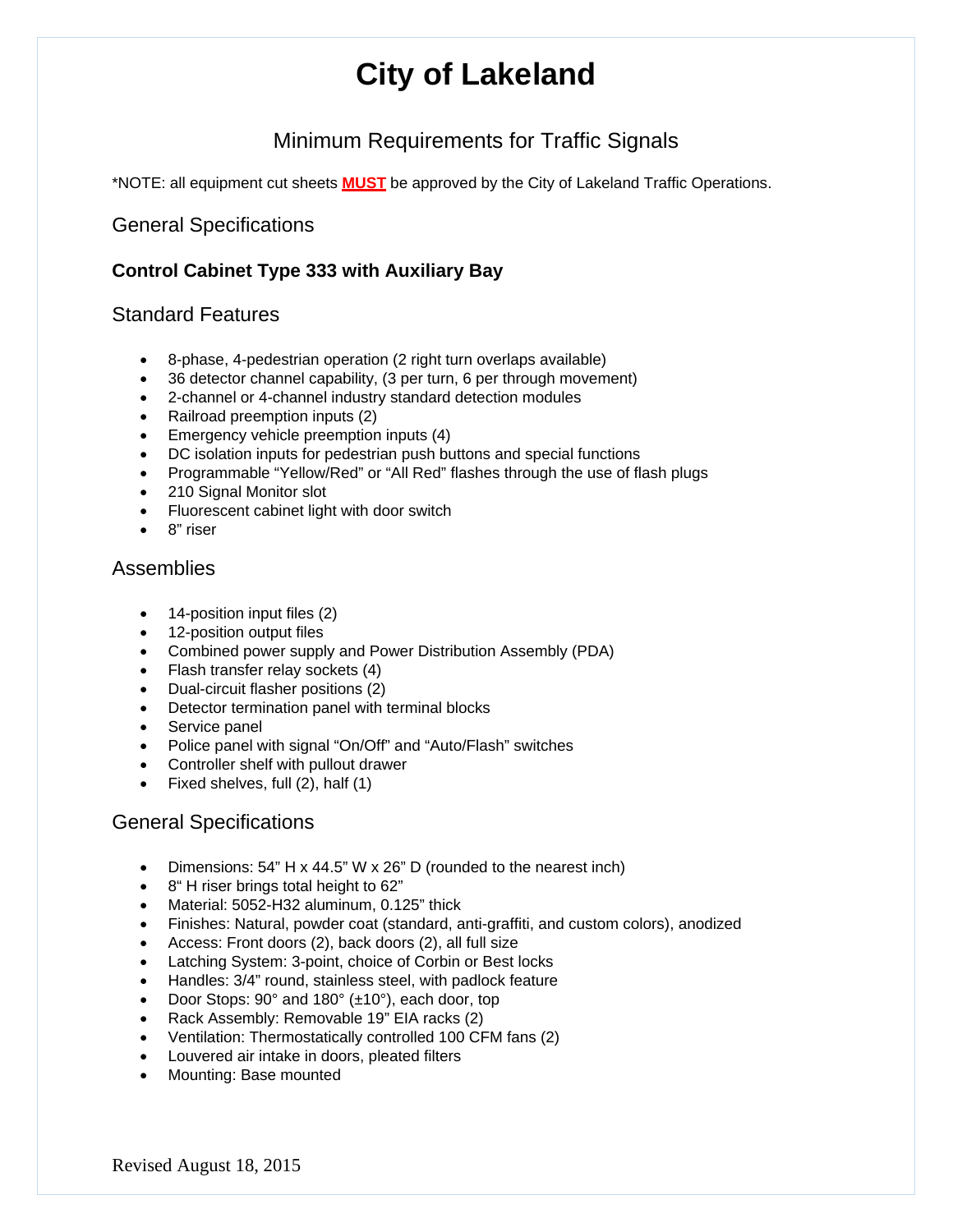## Minimum Requirements for Traffic Signals

The following equipment **WILL** be included:

- Econolite, NEMA-170 Controller
	- o **Model: Safetran Cobalt-RackMount.**
	- o **Active APL Certifications: 671-024-003 (Approval Date: 7/31/2015)**
	- o **Product Type: NEMA-170 Controller Unit**
	- o **Comments: Evaluated with firmware version 32.63.00 Configuration L3000, with Flashing Yellow Arrow Operation**
- $\cdot \cdot$  RuggedCom RS900 (Model # RS900-HI-P-L2L200) Must be included is an Ethernet Cable (RJ45 to RJ45) from RS900 to Controller (6' in length)
- ◆ Owens Corning Fiber Optics Tray 1 (Model # C-MIC-024 105324 24-F Rack-MT Enclosure 19" 1U Empty add panels/trays) 4 (Model # FDC-CP1P-3C 214102 6 Port Panel SC SM Center Loaded) Use with FDC Enclosure
- **MUST** be included is Fiber Optics Jumpers. Two (2) Single Mode 2m **SC to LC** (3mm Diameter) jumpers One (1) Single Mode 1m **SC to SC** (3mm Diameter) jumper.
- \* Emergency Pre-emption (Multimode System) Must be interoperable with existing infrared (IR) system Must use the newer Global Positioning System (GPS) system technology
- Any substitutes must be accepted by the City of Lakeland Traffic Operations prior to ordering.

## **UPS (external back-up)**

- External UPS **MUST NOT BE MOUNTED ON TRAFFI CONTROL CABINETS**
- $\div$  Local Keypad Programmability include status monitoring, setting/testing of various parameters, dry contact programming, and more. No laptop necessary.
- Backlit LCD Display easily readable in all light conditions.
- $\div$  Six Fully Programmable Dry Contacts for control and reporting.
- ❖ Remote access via SNMP Ethernet.
- Provides fully interactive program and status reporting using built-in, Windows™- compatible software.
- Time/Date Stamp of Events and Alarms up to 100 events with download and print capability.
- External cabinet LED indicator for ON BATTERY
- ❖ Specifications
	- o Input / output Voltage (VAC) nominal 120/240\*\*Frequency (Hz) nominal 60/50-60\*\*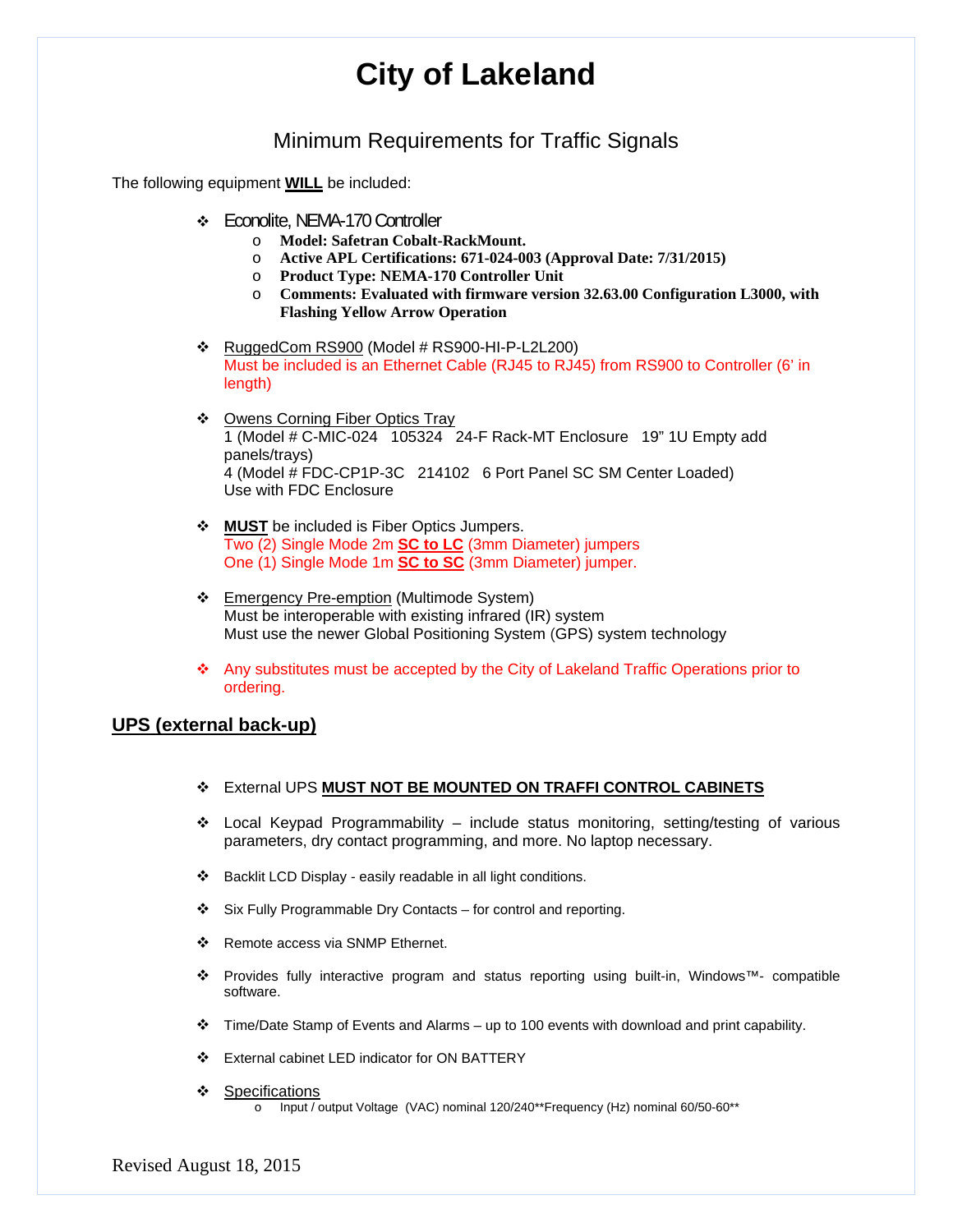## Minimum Requirements for Traffic Signals

|   | $\circ$<br>$\circ$<br>$\circ$ | Input current<br>Input voltage variation<br>Voltage waveform | 20 (A) maximum<br>$-23\%$ to $+17\%$<br>sine                             |
|---|-------------------------------|--------------------------------------------------------------|--------------------------------------------------------------------------|
|   | $\circ$                       | Typical line efficiency                                      | 95-97%                                                                   |
|   | $\circ$                       | Output waveform THD                                          | <3% THD %                                                                |
|   | $\Omega$                      | Max charge current                                           | 10 (ADC)                                                                 |
|   | $\Omega$                      | Max transfer time                                            | $60$ (ms)                                                                |
|   | $\circ$                       | Audible noise                                                | <32 at 1m (dBA) - entire system, including transfer switch               |
|   | $\circ$                       | Unit operating temp                                          | $-37^{\circ}$ C to $+74^{\circ}$ C                                       |
|   | $\Omega$                      | Battery operating temp                                       | -25°C to $+74$ °C                                                        |
|   | $\circ$                       |                                                              | Lightning / surge protection  Passes ANSI/IEEE C.62.41/C.62.45 Cat A & B |
|   | $\Omega$                      | ** PB-2000 ITS-E                                             |                                                                          |
| ❖ |                               | <b>Output Ratings</b>                                        |                                                                          |
|   | $\Omega$                      | <b>PB-2000 ITS</b>                                           | Output Power (VA) 2000                                                   |
|   |                               |                                                              | Active Output Power (watts) 1500                                         |
|   |                               |                                                              |                                                                          |
|   |                               |                                                              |                                                                          |
| ❖ | Dimensions                    |                                                              |                                                                          |
|   | $\circ$                       | <b>PB-2000 ITS</b>                                           |                                                                          |
|   |                               | Width (inches/mm)                                            | 17/432                                                                   |

| Width (inches/mm)           | 17/432    |
|-----------------------------|-----------|
| Height (inches/mm)          | 5.25/133  |
| Depth (inches/mm)           | 11/279    |
| Weight (lbs/kg)             | 46.2 / 21 |
| PTS (Power Transfer Switch) |           |
| Width (inches/mm)           | 17.5/463  |
| Width (with flange)         | 19.0/483  |
| Height (inches/mm)          | 3.5/89    |
| Depth (inches/mm)           | 8.5 / 216 |
| Weight (lbs/kg)             | 7/3       |

 Any substitutes must be accepted by the City of Lakeland Traffic Operations prior to ordering.

## **Video Detection**

- $\cdot \cdot$  Video detection processor (VDP) shall be available in a one, two, and four camera model, capable of set up using a USB mouse / pointing device and video monitor and must receive and output video from the front panel exclusively through BNC connections. VDP shall be rack mounted, compatible with TS-1, TS-2, 332, 333, or ITS cabinets. Processor shall have four detector output switches capable of off, temporary, and constant call states.
- When more than one VDP is present, a rack mounted device, capable of controlling and switching between up to four processors shall act as a common mouse point and video output point. That device shall act as a single point of set up and monitoring for all VDP modules. The video switching device shall connect up to 4 VDP modules via RJ45 connector and control up to 16 cameras. The video switching device shall communicate over standard Internet Protocol and address via IP standards; and stream video using MPEG4 and H.264 protocols. The scalable video stream shall allow up to 4 streams to be viewed simultaneously for monitoring or control of the intersection.
- Camera shall be color, auto-focus, variable zoom, with integrated sunshield. When circumstances require, an optional "Wide Dynamic Range" or wide-angle camera shall be available. All cameras must be compatible with VDP without special software requirements.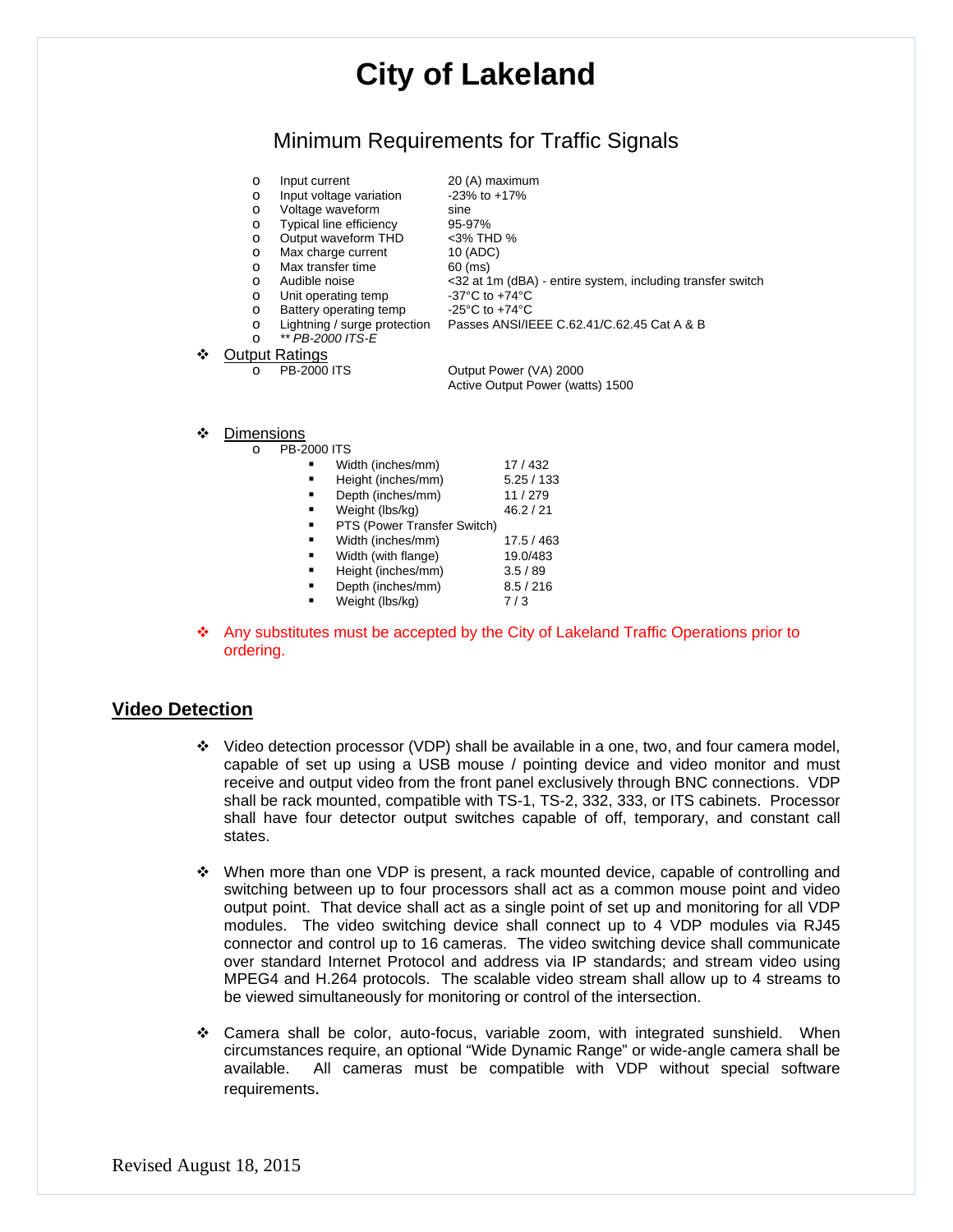## Minimum Requirements for Traffic Signals

 Any substitutes must be accepted by the City of Lakeland Traffic Operations prior to ordering.

## **If Loops are Required**

- \* Must use 6' X 40' type "F" for all long loops.
- Must place type "F" loops at least 2' in advance of stop bars.
- Must place type "B" loops for thru movements a minimum of 50' behind stop bars.

### **CCTV Video**

All CCTV Cameras used within the City of Lakeland's ATMS network **MUST** be IP H.264 w/PoE and can be HD quality. Connections to the camera must be in a standard Ethernet format using a standard RJ 422 connector. Mounting brackets will include pole mount brackets.

 Any substitutes must be accepted by the City of Lakeland Traffic Operations prior to ordering and must be proven to work with the Genetec video system.

## **Pedestrian Push Button**

All pedestrian detectors installed within the City of Lakeland shall meet the guidelines of American Disabilities Association (ADA) requirements for Accessible Pedestrian Station (APS) and shall be installed as per the Manual on Uniform Traffic Control Devices (MUTCD) Section 4E.

- $\cdot$  Independent automatic locator tone adjustment to ambient noise
- $\div$  2" ADA button with raised arrow (arrow should be adjustable for direction)
- Digital audio messages
- Vibro-tactile walk phase indication
- Two-wire operation
- Must meet or exceed ADA, MUTCD, TAC & PROWAAC Guidelines.
- Any substitutes must be accepted by the City of Lakeland Traffic Operations prior to ordering.

#### **Pedestrian Signals**

- Pedestrian Signals shall be LED countdown type.
- Any substitutes must be accepted by the City of Lakeland Traffic Operations prior to ordering.

#### **Illuminated Street Name Sign**

- **SIGN HOUSING** 
	- o UL 48 Listed Sign Assembly Electric Sign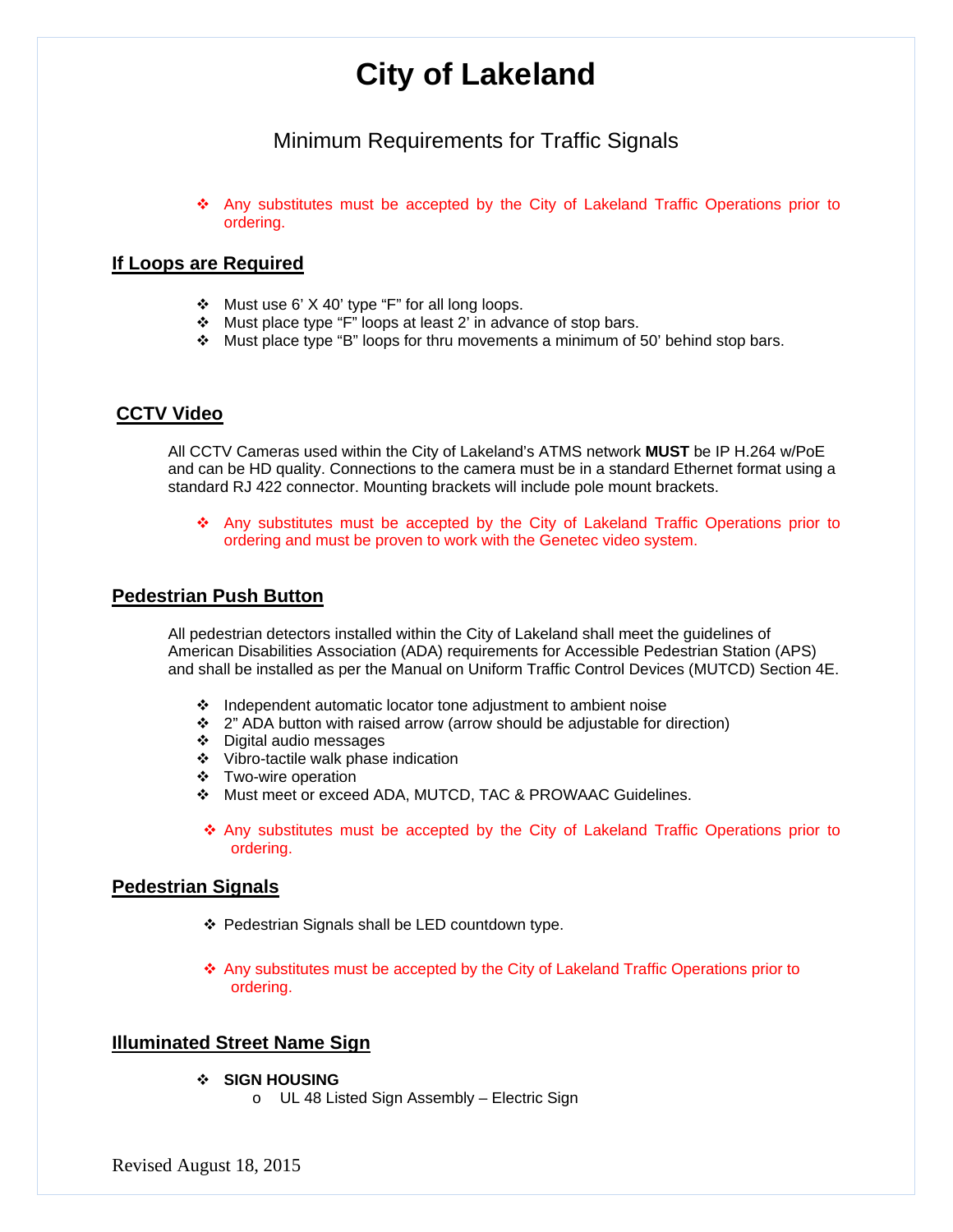## Minimum Requirements for Traffic Signals

- o Sticker with manufactured name, date of manufacture, input voltage, and input amperage adhered next to the UL sticker – Required by UL
- o Continuously welded 5052-H32 aluminum sign housing assembly
- o Sign body is a box type enclosure with 0.25" drain holes, and separate hinged door assembly
- o All surfaces are powder coated Interior is white and exterior is black
- o UL listed foam gasket installed, continuously, along sign body to prevent water from entering sign
- o Stainless steel hinge mounted the entire length of opening
- o Stainless steel hinge mounted the entire length of opening
- o Stainless steel latching assembly for sign door
- o All hardware must be stainless steel (Cable Type)

#### **SIGN FACE**

- o 0.125" White polycarbonate sign face that meets UL 48
- o 3M EC Green Film pressure rolled on
- o 3M Double sided tape bonds sign face to door while open

#### **ELECTRICAL**

- $\circ$  All electrical wiring is stranded copper wire #18 AWG 600 volts at 103 $^{\circ}$ C
- o Signs are to be wired to a separate 15 amp circuit breaker at the electrical service.
- o Photo cells for the overhead illuminated signs will be installed at the electrical service.
- o All wire connections made with compression wire nuts

#### **OVERHEAD SIGN DETAILS**

- o Sign frame 5052-H32 aluminum .090
- o LED (Light Emitting Diode) (Back lit)
- o Continuous stainless steel hinge
- o Stainless steel latches
- o Sign panel .125 white polycarbonate
- o Powder coat Customer selected
- o Legend Green 3M EC film
- o Mounting PELCO Astro bracket, on-mast arm or under mast arm, as required
- o Photocell
- o Size
	- Sign
		- o 20" high x 72" long x 6" deep
		- o 1" border to provide an 18" view
	- **Lettering** 
		- o Street name 8" EMOD/HLM, SHX
		- $\circ$  Suffix 4"
		- o Block Number 3"
- $\circ$  Weight 62 lbs.
- Any substitutes must be accepted by the City of Lakeland Traffic Operations prior to ordering.

## **Mast Arms and Poles**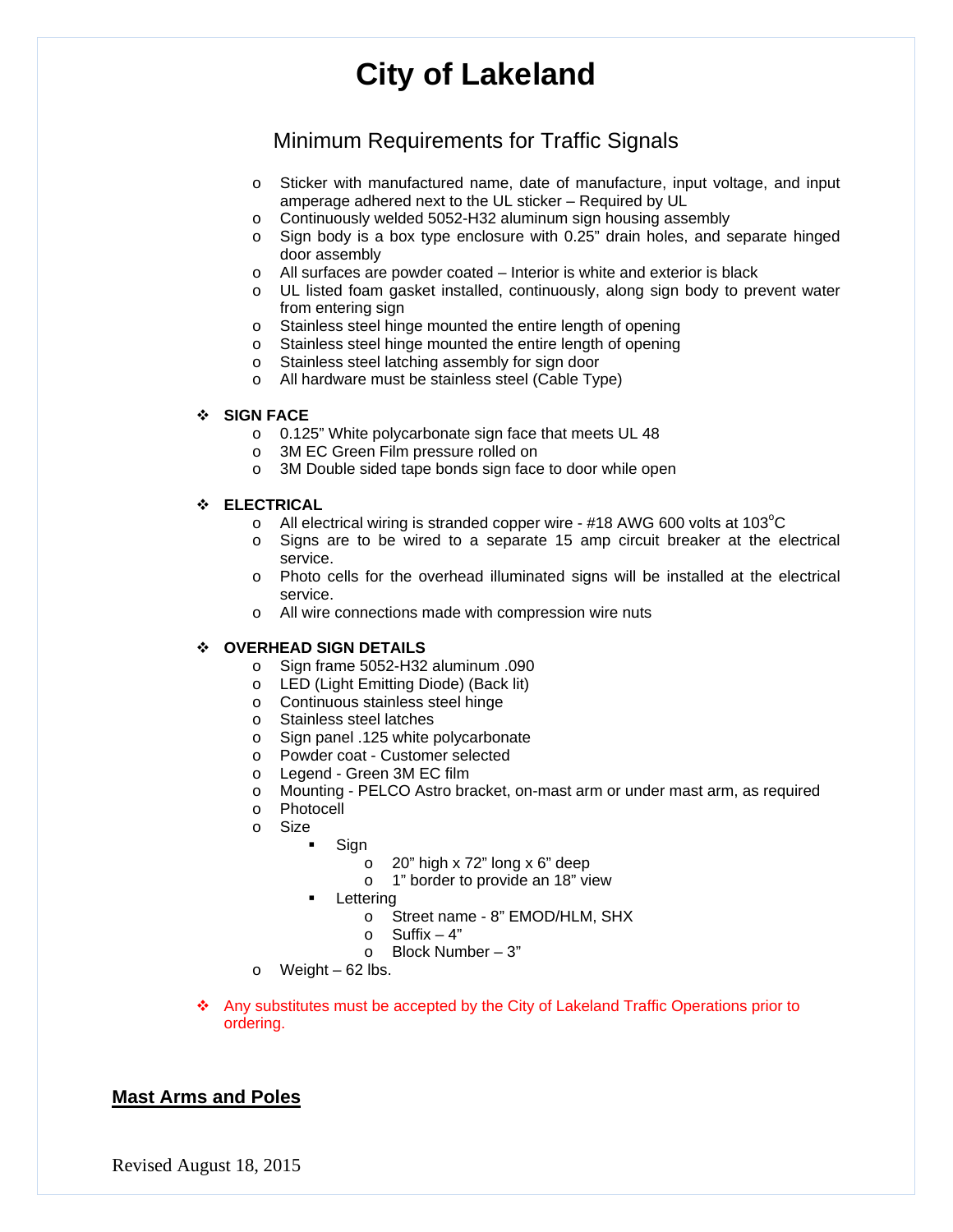## Minimum Requirements for Traffic Signals

- Reference FDOT standards
	- o 17741
	- o 17743
	- o 17745
- All mast arms shall be galvanized steel unless specified differently within a bid contract.
- If mast arms are to be painted then they must conform to the following:
	- o Finish product must meet SSPC Paint Spec No. 36 QUFV-A Level 3 for weathering performance.
	- o Color shall be according to Federal #27038 Semi Gloss Black Chip.
- All hardware must be rigid mounted
- All hardware must be stainless steel (Cable Type)
- Any substitutes must be accepted by the City of Lakeland Traffic Operations prior to ordering.

Appendix A

## **TS2 Type 1 Rack Mounted Cabinet Assembly**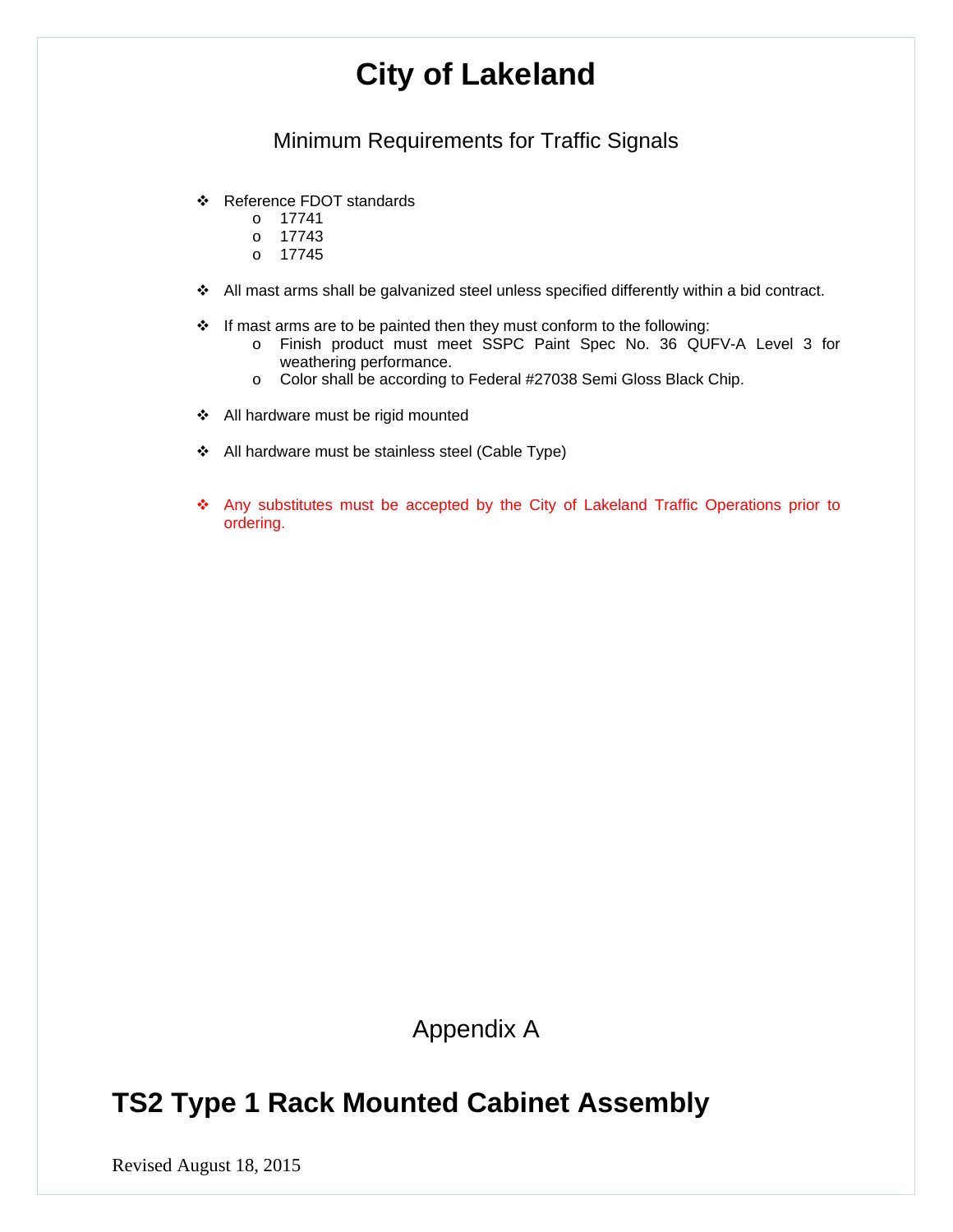Minimum Requirements for Traffic Signals

## **Table of Contents**

| DESIGN SPECIFICATION/REQUIREMENTS                                                                                       |  |
|-------------------------------------------------------------------------------------------------------------------------|--|
|                                                                                                                         |  |
|                                                                                                                         |  |
|                                                                                                                         |  |
|                                                                                                                         |  |
|                                                                                                                         |  |
|                                                                                                                         |  |
| $LIGHTING - 3$                                                                                                          |  |
|                                                                                                                         |  |
|                                                                                                                         |  |
| TERMINALS AND FACILITIES <b>CONSERVERS CONSERVERS CONSERVERS CONSERVERS CONSERVERS CONSERVERS CONSERVERS CONSERVERS</b> |  |
|                                                                                                                         |  |
|                                                                                                                         |  |
| CABINET SWITCHES FIGURE 27 AU ARREST SWITCHES                                                                           |  |
|                                                                                                                         |  |
|                                                                                                                         |  |
|                                                                                                                         |  |
|                                                                                                                         |  |
|                                                                                                                         |  |
|                                                                                                                         |  |
|                                                                                                                         |  |
| SERVICE PANEL ASSEMBLY FINDING CONTINUES. THE RESIDENCE PANEL ASSEMBLY                                                  |  |
| AUXILIARY CABINET EQUIPMENT <b>AUXILIARY</b> CABINET EQUIPMENT                                                          |  |
|                                                                                                                         |  |
|                                                                                                                         |  |
|                                                                                                                         |  |
|                                                                                                                         |  |
| DETECTOR RACK ASSEMBLY                                                                                                  |  |
| DETECTION INTERFACING                                                                                                   |  |
| <b>Design Specification/Requirements</b>                                                                                |  |

**Model NEMA Rack Mounted Type Cabinet**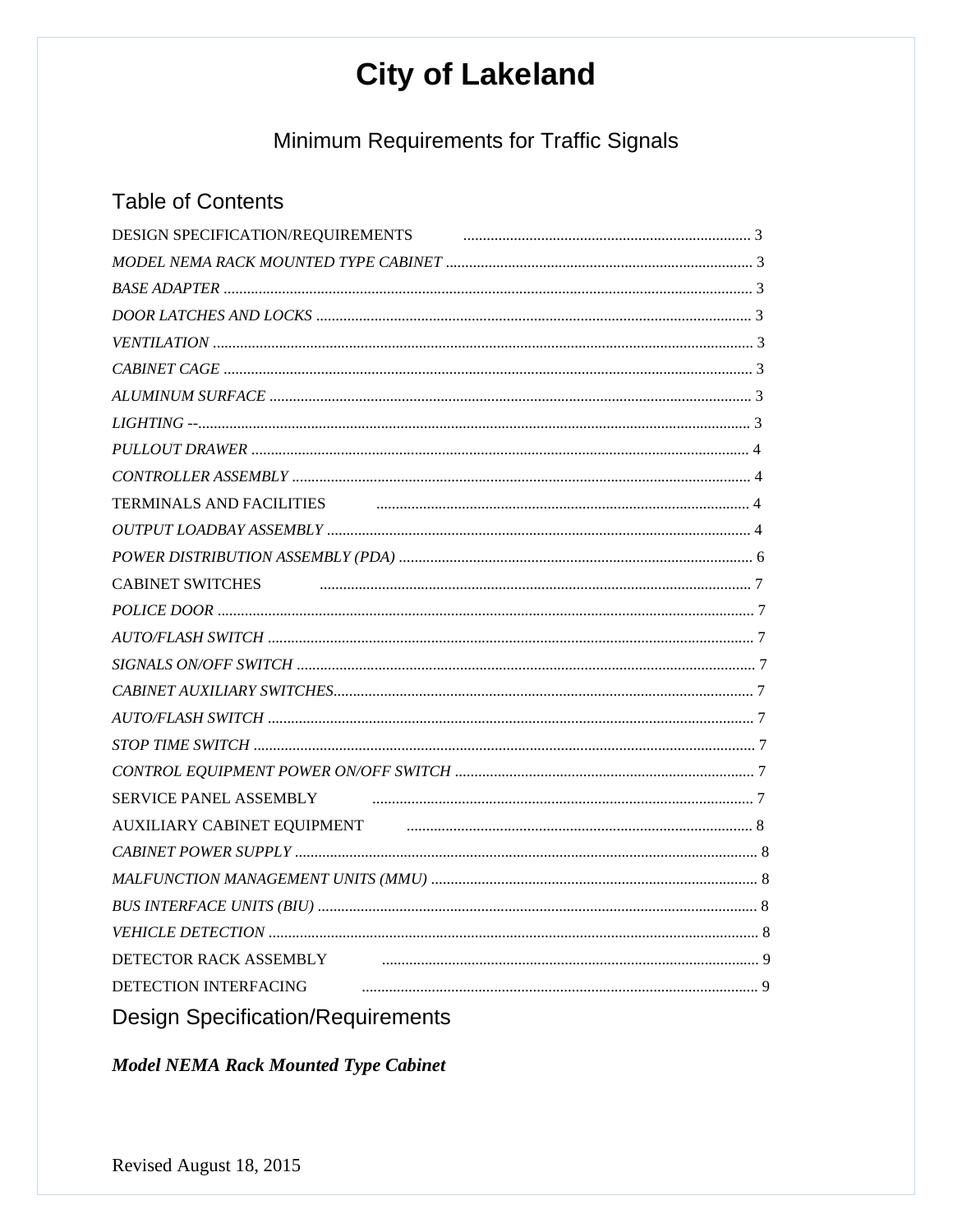## Minimum Requirements for Traffic Signals

The cabinet shell shall meet the minimum requirements of a 333 type. The cabinet enclosure shall include, but not be limited to, enclosures, doors, hinges, gasketing, ventilation, latches, locks, police panel, cage supports, and mounting devices.

### *Base Adapter*

When required by a special provision, a base adapter shall be furnished to match the exterior dimension and finish of the Type 333 cabinet furnished under this specification. The adapter shall have a minimum height of 6 inches.

## *Door Latches and Locks*

The latching mechanism shall be a three-point drawer roller type. The locks and handles shall be on the left side of the front door and right side of the rear door. The lock and lock support shall be rigidly mounted on the door. A seal shall be provided to prevent dust or water entry thorough the lock opening. The cabinet locks shall be keyed to #2type locks.

### *Ventilation*

The cabinet ventilation shall include an intake, exhaust, filtration, fan assembly, and environmental controls. Each electric fan shall be equipped with a ball or roller bearing and have a capacity of minimum 100 Cubic Feet per Minimum (cfm). The fan shall be mounted with the housing and be vented. The fan shall be thermostatically controlled and shall be manually adjustable between 80-150 degrees Fahrenheit.

## *Cabinet Cage*

A standard Electronic Industries Alliance (EIA) 19-inch rack cage shall be installed inside the housing for mounting of the controller unit and cabinet assemblies. The EIA rack portion of the cage shall consist of 2 pairs of continuous adjustable equipment mounting angels. The angles shall be tapped with 10-32 threads with EIA universal spacing. The angle shall comply with standard EIA-310-B and shall be supported at the top and bottom by either welded or bolted support angels to form a cage. There shall be a minimum of 2" of clearance above the controller at the top of the rack for fiber optic unit installation. As an option, there shall be space for a minimum of 6 auxiliary outlets, either all in one assembly or two assemblies of 3 outlets, located on each side in the rear of the cabinet, this allows for extra equipment power.

#### *Aluminum Surface*

The cabinet exterior shall be natural, unpainted aluminum, unless otherwise specified.

## *Lighting*

When required by a special provision, fluorescent lamps shall be installed on the top of the front and rear part of the cabinet. Door control switches shall be installed on the front and rear doors. Opening of either door shall illuminate the lighting.

Each fluorescent lamp and switch shall be equipped with noise suppression devices. Activation of the fluorescent lamps and associated switches shall not cause any disruption of the controller or any other electrical or electronic device in the cabinet.

Fluorescent lamps and associated ballast transformers shall be rated for high output in cold environments (temperature of -25 degrees C/77 degrees F).

The cabinet lamp circuit shall be fused and the fuse holder shall be easily accessible from the front of the cabinet.

## *Pullout Drawer*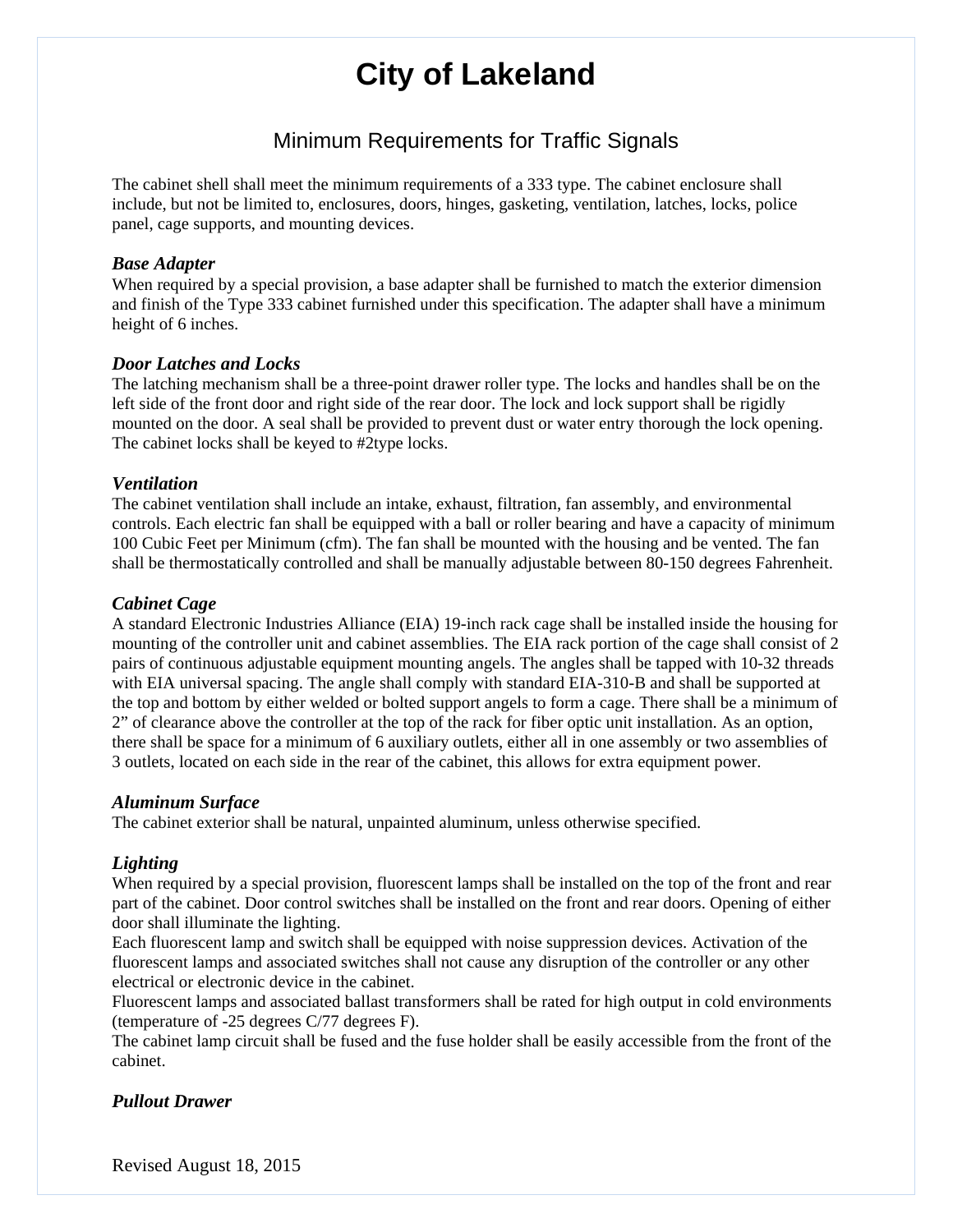## Minimum Requirements for Traffic Signals

A pullout drawer hinged at the top and sliding tracts shall be provided in the cabinet. The drawer shall have dimensions not exceeding 1"H X 16"D X 13"D. The drawer assembly shall be capable of holding 40 pounds when extended. The drawer shall be located so that access to the front panel of the controller is not restricted when a laptop computer is in use on the computer shelf.

A resealable print pouch shall be mounted to the door of the cabinet. The pouch shall be of sufficient size to accommodate one complete set of cabinet prints.

A minimum of two sets of complete and accurate cabinet drawings shall be supplied with each cabinet. A minimum of one set of manuals for the controller, Malfunction Management Unit (MMU) and vehicle detector amplifiers shall be supplied with each cabinet.

## *Controller Assembly*

The controller assembly shall be a Safetran Model *ASC/3 RackMount*.

## Terminals and Facilities

## *Output LoadBay Assembly*

The output loadbay assembly shall be a 19" rack mounted assembly used to house the loadswitches, flash transfer relays, connectors, terminal blocks, and other control devices so that complete connections can be established between the controller outputs and the field terminals All 16-position output loadbay assemblies are provided with a mounting mechanism which allows easy access to all wiring on the rear of the assembly without removal of any cabinet shelves or equipment.

#### *The terminals and facilities shall be available as a minimum in the following configuration:*

- Configuration  $#1 Sixteen$  (16) load switch sockets, up to eight (8) flash transfer relay sockets, one (1) flasher socket, two (2) main panel Bus Interface Unit (BIU), one (1) sixteen channel detector rack with one (1) BIU, and one Type 16 MMU A dual-row, 64-pin female DIN 41612 Type B connector shall be provided for both edges of the BIU. Terminal and facilities BIU mounting shall be an integral part of the output loadbay assembly. All BIU rack connectors shall have pre-wired address pins corresponding to the requirements of the TS2 specification. The address pins shall control the BIU mode of operation. BIUs shall be capable of being interchanged with no additional programming.
- The 16-loadswitch position output loadbay assembly shall have all field wires accessible in the rear of the assembly, on vertically mounted non-fused terminal blocks with a minimum rating of 10amps.
- All field input/output (I/O) terminals shall be identified by permanent alphanumerical labels. All labels shall use standard nomenclature per the NEMA TS2 specification.
- It shall be possible to flash either the yellow or red indications on any vehicle movement by means of Molex Flash Plugs.
- A minimum of one (1) flasher socket shall be located in the power distribution assembly and shall be capable of operating a 15amp, 2-pole, NEMA solid-state flasher. The flasher shall be well supported in the assembly.
- One RC network shall be wired in parallel with each group of three flash transfer relays and any other relay coils.
- All logic level NEMA controller and MMU input and output terminations on the output loadbay assembly shall be permanently labeled.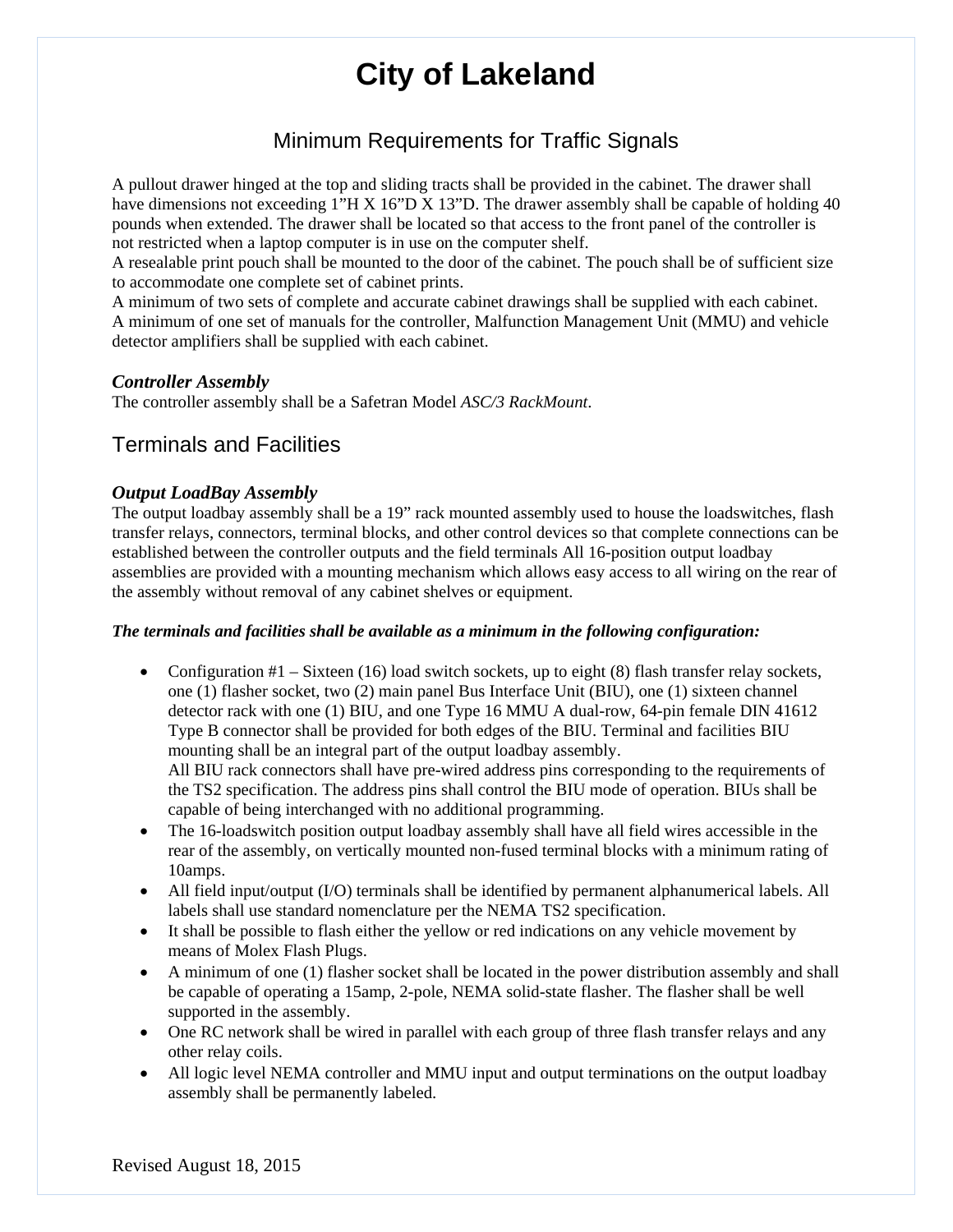## Minimum Requirements for Traffic Signals

 Terminations shall be provided as part of the output loadbay assembly to provide access to the controller units programmable and non-programmable I/O when needed.

### *All terminal and facilities wiring shall conform to the following wire size and color:*

GREEN/WALK LOAD SWITCH OUTPUT - 14 GAUGE BROWN WIRE YELLOW LOAD SWITCH OUTPUT - 14 GAUGE YELLOW WIRE RED/DON'T WALK LOAD SWITCH OUTPUT - 14 GAUGE RED WIRE MMU (OTHER THAN AC POWER) - 22 GAUGE VIOLET WIRE CONTROLLER I/O - 22 GAUGE BLUE WIRE AC LINE VARIOUS GAUGE BLACK WIRE AC NEUTRAL VARIOUS GAUGE WHITE WIRE EARTH GROUND VARIOUS GAUGE GREEN WIRE LOGIC GROUND VARIOUS GAUGE GRAY WIRE FLASH PROGRAMMING ORANGE WIRE

All wiring, 14AWG and smaller, shall conform to MIL-W-16878/1, Type B/N, 600V, 19-strand tinned copper. The wire shall have a minimum of 0.010 inches thick PVC insulation with clear nylon jacket and rated to 105 degrees Celsius. All 12 AWG and larger wire shall have UL listed THHN/THWN 90 degrees Celsius, 600V, 0.020 inches thick, PVC insulation and clear nylon jacketed.

Connecting cables between assemblies shall be sleeved in a braided nylon mesh or poly-jacketed.

Commonly reconfigurable wiring may be left out of the sleeving for ease of factory or field modifications, but shall be adequately protected against damage on the assembly edges.

All terminals and facilities configurations shall be provided with sufficient RS-485 Port 1 communication cables to allow for the intended operation of that cabinet. Each communication cable connector shall be a 15-pin metal shell D subminiature type. The cable shall be a shielded cable suitable for RS-485 communications. Each cable shall have a Port 12 connector on each end. This will allow that no hardwiring of cables is necessary and cables can be removed without the use of hand tools.

All output loadbay assemblies shall be pre-wired for a Type-16 Malfunction Management Unit.

All wiring shall be neat in appearance. All cabinet wiring shall be continuous from its point of origin to its termination point. Butt type connections/splices are not acceptable.

Where needed, all connecting cables and wires shall be secured by mechanical clamps. Stick-on type clamps are not acceptable.

The grounding system in the cabinet shall be divided into three separate circuits (AC Neutral, Earth Ground, and Logic Ground). These ground circuits shall be connected together at a single point.

The output loadbay assembly shall incorporate a relay to remove  $+24$  VDC from the common side of the load switches when the intersection is placed into mechanical flash. The relay shall have a momentary push button to apply power to the load switch inputs for ease of troubleshooting. As an alternate, the loadswitch power will be controlled through circuit breakers similar to the Caltrans signal bus circuit breakers. A minimum of 4 circuit breakers will be required for a standard 8 phase intersection.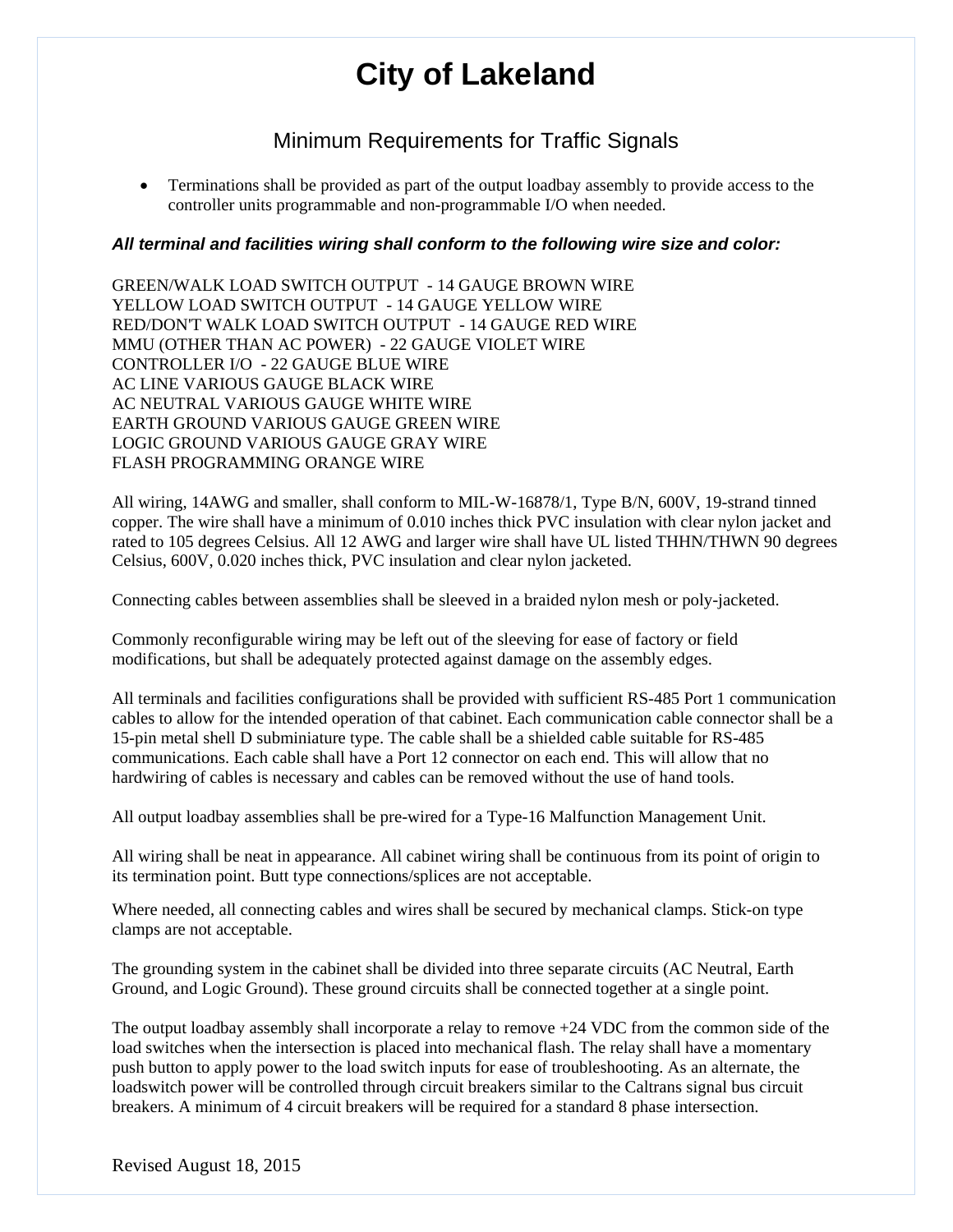## Minimum Requirements for Traffic Signals

All pedestrian push button inputs from the field to the controller shall be Opto-isolated through the BIU.

Pedestrian signals shall be wired on outputs 9 thru 12.

### *Power Distribution Assembly (PDA)*

The power distribution assembly shall consist of a separate rack mountable module. The power distribution panel shall be wired to provide the necessary filtered power to the load switches, flasher, and cabinet power supply.

#### *The power distribution assembly shall house the following components:*

- One (1) NEMA cabinet power supply. As an alternate this unit will be rack mountable and have provisions for plugging into the PDA
- One (1) 16-channel TS2 MMU unit. As an alternate this unit will be rack mountable and have provisions for plugging into the PDA
- One (1) NEMA TYPE 5-15R GFI utility outlet
- A minimum of four (4) signal bus circuit breakers are wired for signal bus control of the loadswitches
- One (1) flasher socket with provisions to add an additional flasher socket if needed
- Two (2) 12-position feed thru terminal blocks shall be located on a fold down door on the rear of the PDA assembly and contain terminals for all power requirements within the NEMA TS2 cabinet environment

The hinged door on the rear of the assembly will allow for access to the MMU Interface Board (MIB). All power supply connections on the rear of the PDA assembly will be protected from accidental human contact when the hinged door is closed.

The rear of the power distribution assembly shall contain access to the MMU connections and power supply connection with plug-in devices that will interface with the terminals and facilities as required by the NEMA specification.

The rear of the power distribution assembly shall contain a minimum of five (5) power plug connectors for supplying power to existing and future cabinet assemblies for ease of connection and disconnection. The connectors shall be 12- pin Molex Robotic Type connectors Model# 54332-1270 or exact equivalent.

## Cabinet Switches

## *Police Door*

The police door, at a minimum, shall contain the following switches, and access shall be provided without opening the main cabinet door.

#### *Auto/Flash Switch*

When in the flash position, power shall be maintained to the controller and the intersection shall be placed into flash. The controller shall be stop timed when in flash. When exiting flash, the start-up sequence will be initiated in the controller.

#### *Signals On/Off Switch*

In the OFF position, power shall be removed from the signal heads in the intersection and the controller shall continue to operate. When in the OFF position, the MMU shall not conflict or require reset.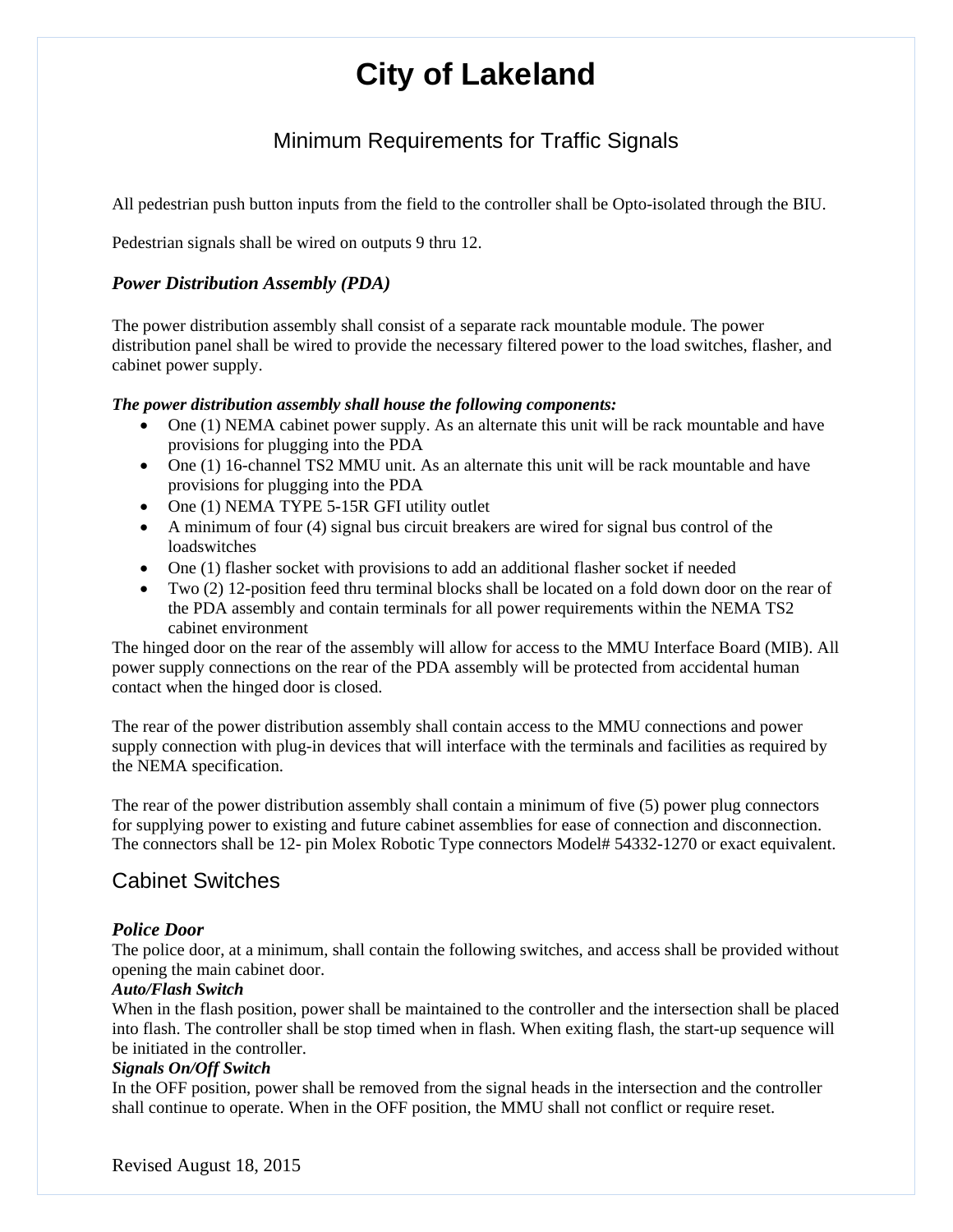## Minimum Requirements for Traffic Signals

### *Cabinet Auxiliary Switches*

At a minimum, the following test switches shall be accessible when the cabinet door is open. These switches shall be an integral part of the power distribution assembly.

#### *Auto/Flash Switch*

When in flash, the power shall be maintained into the controller and the intersection shall be placed into flash. The controller shall not be stop timed when in flash.

#### *Stop Time Switch*

When applied, the controller shall be stop-timed in the current interval.

### *Control Equipment Power ON/OFF Switch*

This switch shall control the power to the controller, MMU, and cabinet power supply AC.

## Service Panel Assembly

A separate power auxiliary panel shall be located on the bottom portion of the service panel and be mounted on the cabinet rails (front to back). This assembly shall not interfere with access to the field terminals or the hinged door on the rear of the output loadbay assembly; the power auxiliary unit will, at a minimum, contain the following components and be wired per the NEMA TS2 specification.

- An EDCO MODEL SHA-1210 Surge Suppressor minimum
- A 50 AMP, 125 VAC Radio Interference Line Filter

A normally open, 60amp Mercury Contactor, model Durakool BBC-732, or equivalent. As an alternate a suitable solid-state relay may be substituted for the mercury contactor as governed and specified by the approving agency which the cabinet will be supplied to. Recommended substitute for the mercury contractor shall be SSR Crydom Model# HA4875H or approved equal.

A minimum of one (1) 50-amp safety shut-off main circuit breaker will be installed in the cabinet. The safety shut-off breaker shall supply power to the controller, MMU, signals, cabinet power supply, and auxiliary assemblies. The safety shut-off breaker shall be located in the rear of the cabinet assembly and be protected from accidental deactivation.

- A minimum of 1 (one) 15-position Neutral Bus Bar capable of connecting three #12 wires per position.
- A minimum of 1 (one) 15-position Ground Bus Bar capable of connecting three #12 wires per position.

## Auxiliary Cabinet Equipment

## *Cabinet Power Supply*

The cabinet power supply, at a minimum, shall meet the requirements of Section 5.3.5 of the current NEMA TS2 Standard. As an alternate, the cabinet power supply may be a plug-in device and plug into the power distribution assembly.

The cabinet power supply shall provide LED indicators for the line frequency, 12VDC, 12VAC, and 24VDC outputs.

The cabinet power supply shall provide (on the front panel) jack plugs for access to the  $+24$  VDC for test purposes.

One cabinet power supply shall be included with each cabinet assembly.

As an alternate this unit will be configured for rack mounting and be a plug-in device in the power distribution assembly.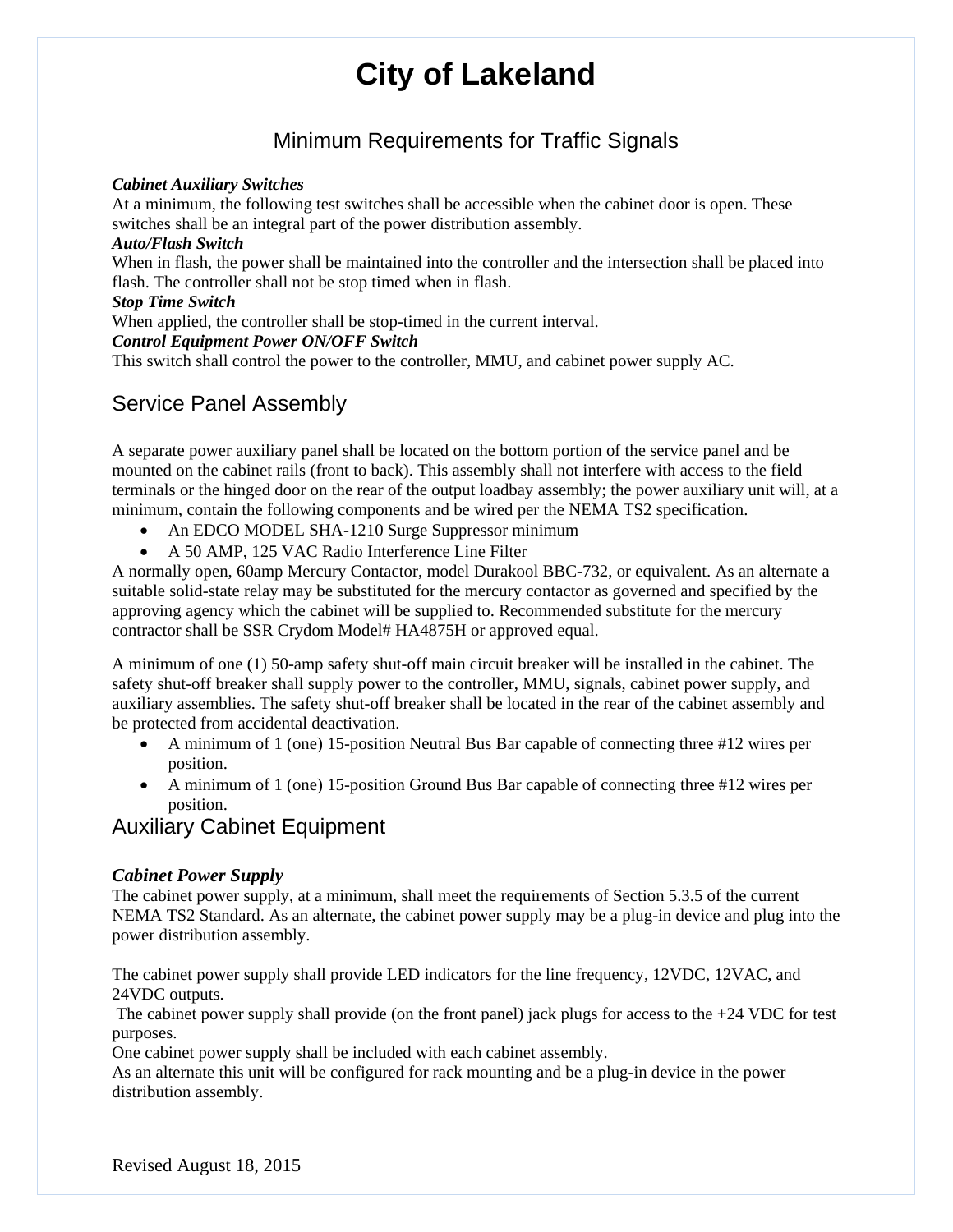## Minimum Requirements for Traffic Signals

## *Malfunction Management Units (MMU)*

Each cabinet assembly shall be supplied with one (1) MMU as defined by the requirements of Section 4 of the NEMA TS2 Standard.

MMUs shall be a Type 16. The MMU Model MMU-16LE shall have the capability to monitor Manual on Traffic Control Devices (MUTCD) and Flashing Yellow Arrow (FYA) left turn signal head configurations.

The MMU shall be packaged in such a way that the interfacing connectors for the cabinet do not cross over the front side of the rack assembly.

As an alternate, this unit may be configured for rack mounting and be a plug-in device in the power distribution assembly.

## *Bus Interface Units (BIU)*

All BIUs shall meet the operating requirements of Section 8 of the NEMA TS2 Standard.

The BIU face plate may be half-width but shall have all indicators and connectors in place, as required by the NEMA specification.

The BIU shall be supplied with each cabinet to allow for maximum phase and function utilization for which the cabinet is designed.

## *Vehicle Detection*

A minimum of two (2) vehicle detector amplifier racks shall be provided in each cabinet.

## Detector Rack Assembly

Each detector rack assembly shall be rack mountable and include the capabilities to house a minimum of:

- 2 or 4 channel detector cards (total of  $8/4$ )
- $\bullet$  16 detector inputs
- $\bullet$  1 BIU
- 4 channels of EVP preemption

#### $\bullet$

## Detection Interfacing

Each cabinet shall contain detector interface panels for the purpose of connecting field loops and vehicle detector amplifiers. The panel shall be manufactured from FR4 G10 fiberglass, 0.062 inches thick, with a minimum of 2 oz. of copper for all traces.

One (1) 16-position interface panel shall be provided for each 16-channel detector rack in the cabinet. The interface panel shall be secured to a mounting plate and attached to the left side of the cabinet from the rear door.

Each interface panel shall allow for the connection of sixteen independent field loops. A ground bus terminal shall be provided between each loop pair terminal to provide a termination for the loop lead-in cable ground wire.

Each interface panel shall provide a 10-position terminal block to terminate the field wires for up to two (2) 2-channel preemption devices.

Lightning protection mounting holes shall be provided to accommodate an EDCO SRA-16C lightning protection device. Lightning protection devices shall be provided when called for in the special provisions or specification.

A cable consisting of 20 AWG twisted pair wires shall be provided to enable connection to and from the interface panel to the detector rack assembly. The twisted pair wires shall be color coded red and white and be encased in nylon mesh sleeving for protection.

All termination points shall be identified by a unique number and be silkscreened on the panel.